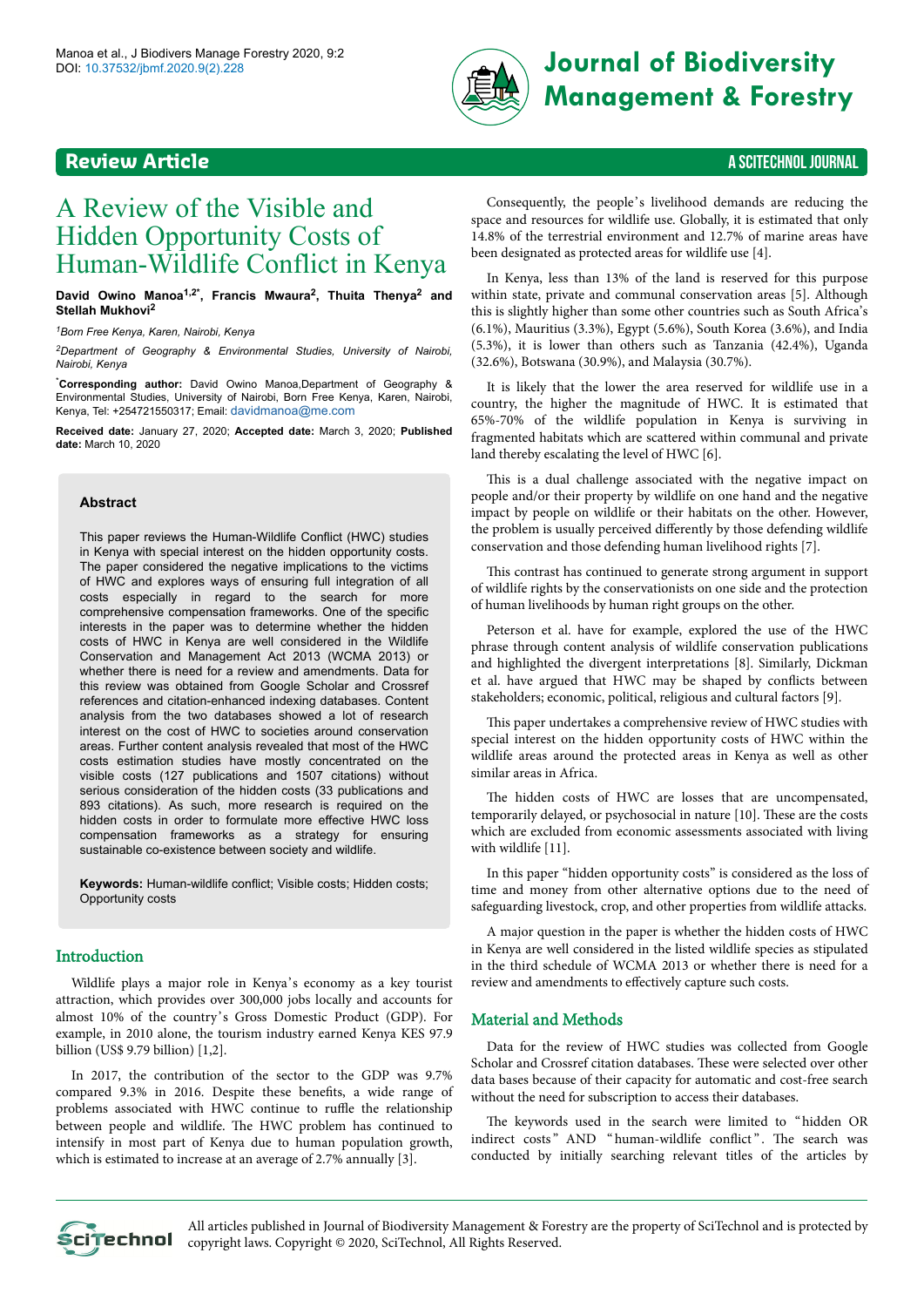ensuring that they were generally about HWC and contained at least one of the keywords.

Thereafter, the abstracts of the articles that met the first criteria were further screened for the other keywords. Нe articles that did not meet the two criteria were excluded. Нe Google scholar and Crossref year wise results were then downloaded using Publish or Perish software Version: 6.28.6197 (2018).

The Google Scholar and Crossref search were restricted to 12 years, ranging from 2006-2017. Нe timeframe was based on the fact that 2006 was the year during which the process of the reviewing the previous wildlife legal framework and formulation of WCMA 2013 as the umbrella wildlife law in Kenya started.

One of the key aims of reviewing the wildlife law was to ensure decentralized governance and introduction of innovative measures to mitigate HWC and adequate compensation for wildlife damages [12].

Data for all the target years were combined in a single Excel worksheet and any duplication deleted. Microsoft Excel 2016 was used to compile the data set and result for interpretation. One of the limitations of the literature search using the Crossref, was its inability to yield beyond 200 results at ago.

Consequently, some matches may have been missed from the search. However, Adams affirms that the missed results are normally

ranked lower than the ones returned and that the articles missed usually have few or no citations [13].

#### Results and Discussion

The Google Scholar search for "hidden OR indirect costs" AND "human-wildlife conflict" provided only 33 results in form of articles, proceedings papers, and books reviews while the Crossref search provided a maximum of 200 results.

However, 114 results from the Crossref search did not meet the set criteria. Нe remaining 86 results included 76 articles, 2 books, and 8 book chapters.

Other documents such as meetings, editorial material, letters, and biographical items were excluded. In total, there were 119 results for comprehensive content analysis. Нe pattern showed that the number of publications on hidden costs of HWC increased over the years, with the highest publications in 2015 and 2016.

However, in 2017, the publication rate declined significantly with the Crossref database search returning 11 publications and the Google Scholar search providing only 5 publications (Figure 1).



Figure 1: The 2006-2017 Google Scholar and Crossref publications of social impacts of HWC.

Contrary to the publication numbers, the citations per year fluctuated over the 12 year period, with the highest score in 2008 and 2010 as shown in Figure 2.

compared to "hidden OR indirect costs" AND "human-wildlife conflict" result of 33 publications and 893 citations (Figure 2).

A Google Scholar search for " visible OR direct costs " AND "human-wildlife conflict" returned 127 publications and 1507 citations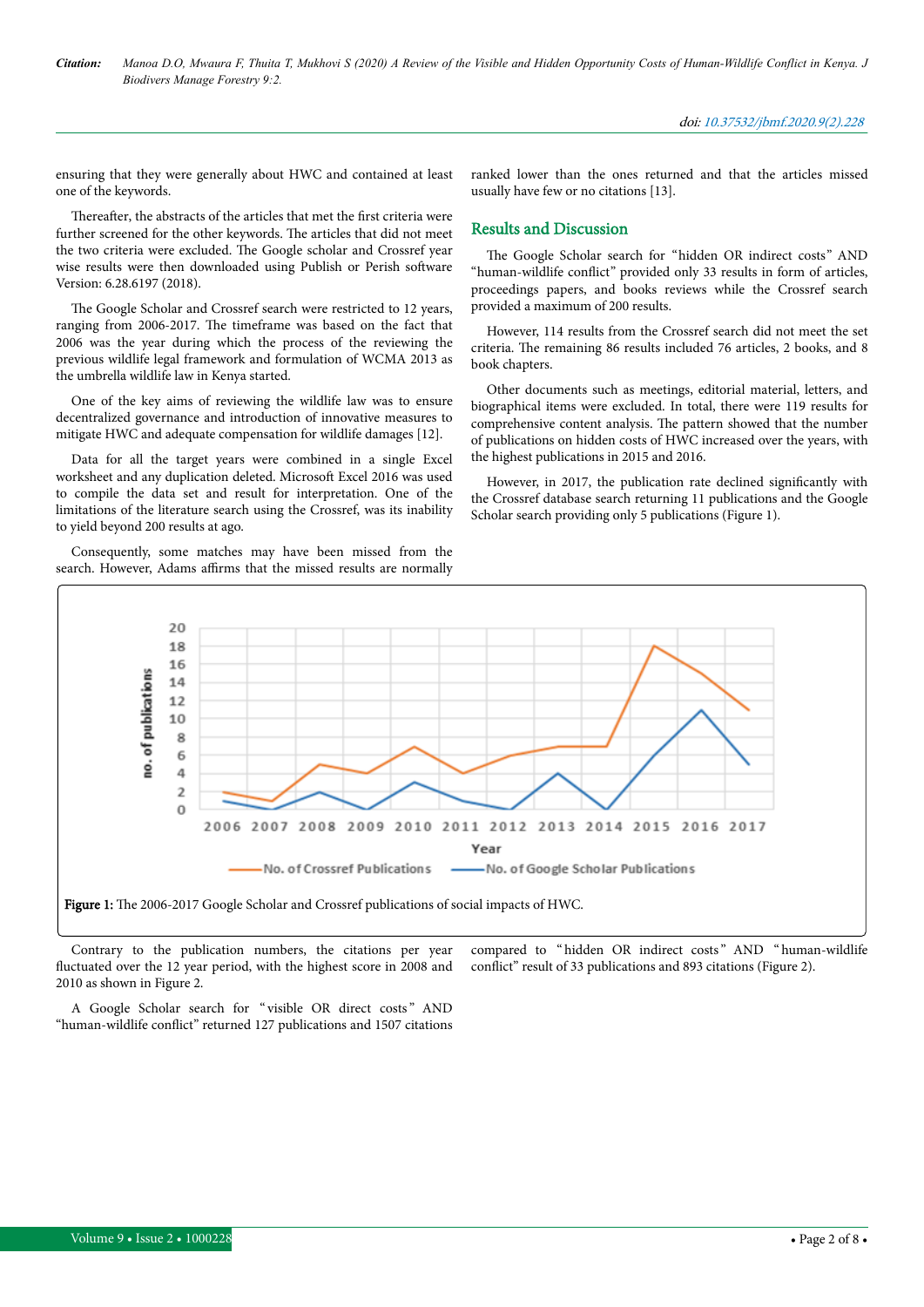doi: 10.37532/jbmf.2020.9(2).228



#### Human-wildlife-conflict studies

A large number of informative studies on HWC have been undertaken in Africa including Kenya (Figure 1). Нe great interest on the subject in Africa is associated with the undisputable fact that the Afro-tropical realm especially in Sub-Saharan Africa stands out as one of the few biogeographic regions in the world which still support a wide range of fauna in their natural range compared to others like the Palaearctic and Nearctic realms where major transformation of the original wildlife species and habitats has taken place [14,15].

Okech has studied the HWC around the conservation areas in Kenya and established that the majority of the local people around protected areas have a negative attitude and hostile feelings towards wildlife [16]. Нis is largely attributed to the conservation policies adopted by the government which tend to favour wildlife rights more than society rights. Нere is sufficient evidence to show that the colonial legacy in Kenya was marked by the alienation of people from the resources they had traditionally associated with and relied on for their cultural practices especially wildlife [17,18]. After independence, wildlife heritage governance heavily adopted the colonial approach in terms of policy, legal and institutional frameworks [17]. Consequently, wildlife conservation areas were surrounded by hostile people who had no sympathy for wildlife which they consider as government property [18].

The above challenges have been experienced in other African countries such as Sierra Leone and Tanzania where HWC and people's negative attitude towards wildlife conservation has been documented by scholars such as Larson et al. and Mbise et al. respectively [19,20]. Similarly, Matema and Andersson have documented the problem of HWC and social discontent in Mbire District of Zimbabwe [21]. In Ethiopia, Atickem and Loe studied the problem of HWC in the Ethiopian highlands and identified a clear correlation between negative public attitude towards wildlife and livestock herd size in the Bale Mountains [22]. Public attitude was closely linked with intense competition for shared resources by wildlife and society especially with high livestock stocking rates.

A large section of the HWC research in Africa is centred on speciesspecific studies with the megafauna especially the elephant attracting a lot of interest [23-30]. Studies on the problem between society and

predator species are also quite common in Africa. For example, Gade studies in the Horn of Africa revealed that hyenas had previously killed livestock and people, and even consumed human corpses during armed conflicts [31]. Other predator-specific studies have centred on lions [21], leopards [32,33] and cheetahs [34]among others. Нe findings in most of the above studies have revealed that the population of predators in Africa is declining sharply and is projected to decline further by 50% in the next two decades without increased conservation effort and more popular strategies to deal with HWC issues like the ones highlighted above.

In Africa, crop raiding, livestock predation, property damage, human attacks and disease transmission are the most widely documented forms of HWC [35]. Нese generic problems have continued to heighten the tension between wildlife and African societies with an exception of a few areas where people are benefiting more directly from their wildlife heritage. For example, Mc Guinness [36] established that lack of adequate revenue sharing with the communities most exposed to the HWC in Rwanda has fostered ill feelings towards wildlife conservation due to the huge losses incurred through crop raiding.

The literature review indicates that some research interest has focussed on the cost of HWC to societies especially around conservation areas in Kenya. Нese include studies by Sitienei et al. [37], on the cost of human-elephant conflicts; Manoa and Mwaura[38] and Muriuki et al. [39] on the cost of livestock predation in community ranches around Amboseli National Park. Similar studies have also been undertaken elsewhere in Africa, such as the estimation of the labour cost of crop protection from wildlife destruction in Gabon by Walker [40].

It is quite clear from the available literature that most of the studies undertaken in Africa on the issue of losses incurred from HWC have mostly concentrated on the direct or visible costs without serious consideration of the indirect or hidden costs. Нis is clearly visible from the the Google Scholar and Crossref returns in this review. Barua et al. for example, noted that the hidden impacts of HWC remain poorly addressed around the world including Africa [41]. Barua's sentiments are in agreement with other researchers such as Ogra; Bond and [42]. Ignoring hidden costs of HWC is problematic in conservation because, in most cases the hidden costs can override the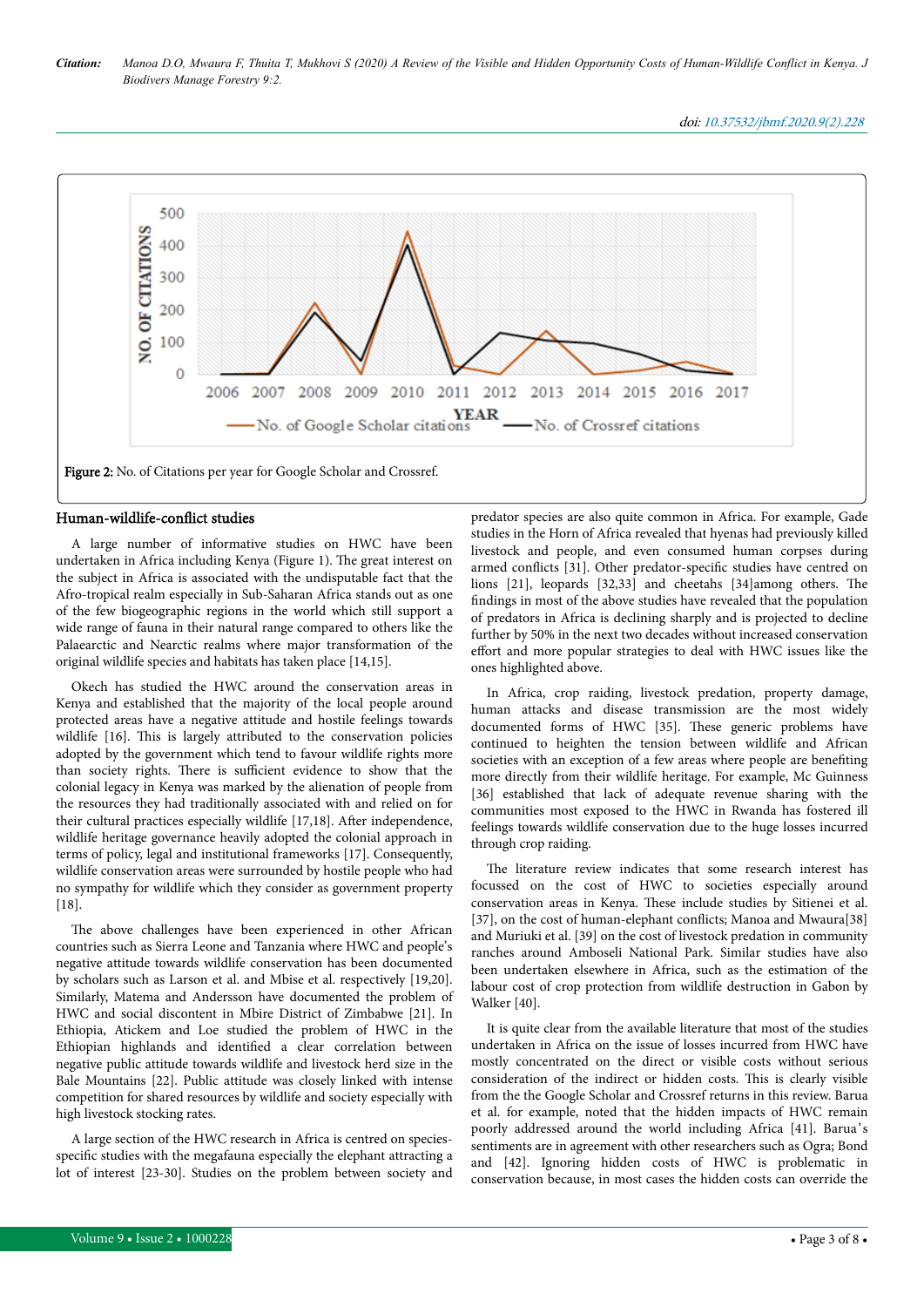visible costs. A study by Taylor et al. [43], for example, showed that the hidden costs for sheep depredations in South Utah USA was US\$1.2 million (KES 120,000,000) compared to visible costs which was US\$ 419,000 (KES 41,900,000). In Botswana, farmers are known to spend up to US\$ 30 (KES 3000) to employ 3.5 herders to prevent livestock predation by wild animals, which is part of the hidden costs of HWC. In Kenya, a study in communal ranches around Amboseli National Park by Manoa showed that a single pastoralist homestead spent an average of KES 40,530 (US\$ 405.30) to construct predator-proof enclosures in order to safeguard their livestock at night [44].

Although the wildlife heritage in Kenya is known to generate a lot of revenue through tourism as already indicated, societies in the frontlines of wildlife conservation areas suffer a lot of losses as result of HWC [1]. For example, between 2014 and 2016, the burden of the pending compensation claims for HWC related losses was estimated to KES 4.6 billion (US\$ 46,000,000). It is therefore important to consider wildlife heritage in a cost-benefit approach by determining both the visible and hidden costs associated with HWC. Нis is imperative for equitable sharing of tourism benefits including satisfactory compensation for incurred losses.

The Third Schedule of WCMA 2013 provides for compensation of HWC for a range of wildlife species including snakes, elephants, buffalo, lions, leopards and crocodiles through the County Wildlife Conservation and Compensation Committees (CWCCC). However, there was a recent move by the National Assembly to amend the law and withdraw snakebite compensation from the list due to hefty claim levels, which had reached KES 1.5 billion (US\$ 15,000,000) in December 2017. In the Нird Schedule, the visible costs of HWC, namely, human death and injuries, crop damage, livestock predation and property damages, caused by the specified 30 wildlife species can be compensated by the government. However, this compensation is mainly centred on the visible costs of HWC which are quite easy to calculate using the market price method. Нe losses incurred from other wildlife species such as baboon, mouse birds and Quelea birds are ignored, yet they also cause significant damage by destroying crops at different levels, thus compromising yield both in quantity and

quality. For example, around the Simien Mountains National Park in Ethiopia, damages by the gelada baboon resulted in average annual crop loss of  $117 \pm 10$  Kgs per household and estimated the annual global agricultural losses due to the Quelea birds to be more than US\$ 50 million (KES 5,000,000,000) [45,46].

#### Visible costs of HWC

Over the years, there has been increased overspill of agrarian communities from the congested humid areas in Kenya such as Nyeri, Muranga and Kiambu Counties to the rangelands such as Laikipia, Kajiado and Narok Counties. Нis has led to widespread sub-division of the communal land which previously provided viable wildlife habitats. Нe situation has escalated the HWC problem including the hidden costs, especially within the wildlife corridors and dispersal areas.

The problems associated with the visible costs of HWC in the wildlife corridors and dispersal areas have been documented in a number of studies (Table 1). For example, crop raiding by African elephants (Loxodonta africana) in areas adjacent to Meru National Park [47]; livestock predation in group ranches around Tsavo National Park [48]; and Human injury and deaths [49]. Unlike crop raiding and livestock predation, human death and injuries can seriously intensify negative attitude toward wildlife by the society. Нe valuation of the loss of human life due to wildlife attack is an emotional matter because; placing value to human life is both difficult and is often considered as immoral [50]. Нe compensation for loss of life and human injury in Kenya is KES 5 million (US\$ 50,000) and KES 2-3 million (US\$ 20,000-30,000), respectively based on the WCMA 2013 rates. These are the limits regardless of the age, gender, occupation and role of the victim in society. Despite this challenge, the HWC problem has continued to occur in many parts of the world including Africa where it is associated with a range of wildlife species including elephants. For example, a study by Kaipotok established that human injuries accounted for 5% of human-elephant conflicts while human deaths accounted for 4% around Tsavo National Park, while snake bites case in Kenya rose from 20 incidences in 2003 to 500 in 2015 [51,52].

| <b>VisibleHWC</b>           | Period     | Location                                              | Wildlife<br>species<br>involved     | <b>Economic loss/impacts</b>                     | <b>References</b>                                 |
|-----------------------------|------------|-------------------------------------------------------|-------------------------------------|--------------------------------------------------|---------------------------------------------------|
| Livestock<br>predation      | June, 2009 | Amboseli National Park                                | Lion                                | KES 29,968,240 (US\$299,682)                     | Kiringe<br>Muriuki,<br>Ipara<br>and<br>(2017)     |
|                             | 2008-2012  |                                                       | Cheetah,<br>Lion.<br>Hyena & Jackal | KES 28,000,000 (US\$28,000)                      | Okello,<br>Bonham<br>and<br>Hill<br>$(2014)$ [53] |
|                             | 4 years    | <b>Tsavo National Park</b>                            | Lion                                | KES 699,920 (US\$6,999)                          | Selempo<br>Patterson, Kasiki,<br>and Kays (2004)  |
| Crop raiding                | 2010-2011  | Meru National Park                                    | Elephant                            | KES 9, 624,640 (US\$96,246)                      | Sitienei, Jiwen<br>and<br>Ngene<br>(2014)         |
|                             | 9 months   | National<br>Marsabit<br><b>Parkand Forest Reserve</b> | Elephant                            | KES 16,705,120 (US\$167,051)                     | Ngene and Omondi (2009)                           |
|                             | 2010-2013  | <b>Tsavo National Park</b>                            | Elephant                            | <b>KES</b><br>(US<br>10,860,560<br>\$108,605.60) | Kaitopok (2015)                                   |
| Human death and<br>injuries | 2000-2007  | Entire Kenya                                          | Elephant                            | 200 people killed                                | WWF (2007)                                        |
|                             | 2000-2007  | Entire Kenya                                          | wildlife<br>Various<br>predators    | 250 people killed                                | Western and Waithaka (2005)<br>$[54]$             |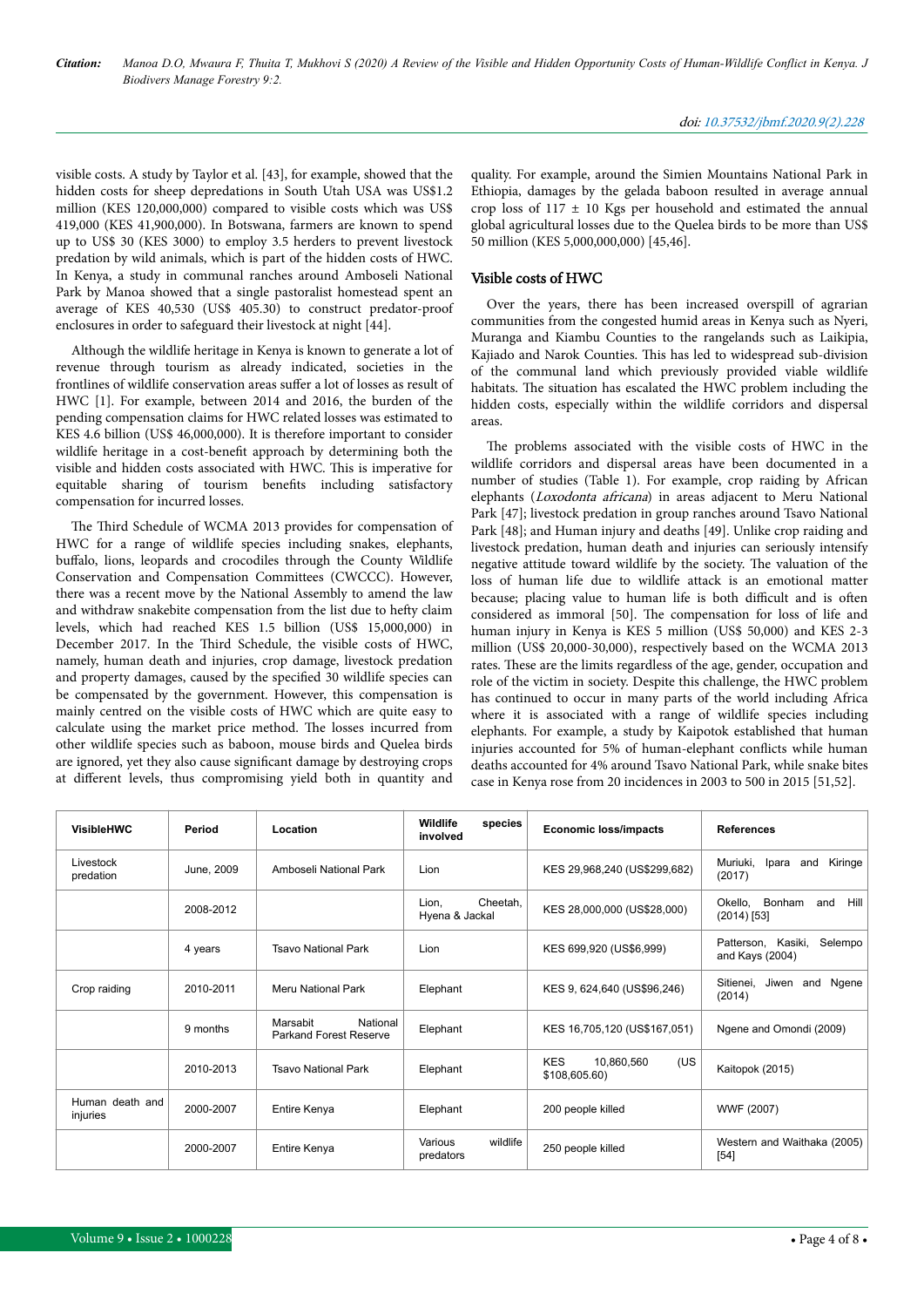|  | 2010-2013 | <b>Tsavo National Park</b> | Elephant | Pending<br>for<br>compensation<br><b>KES</b><br>injuries,<br>human<br>440,000(US\$4400)   | Kaitopok (2015) |
|--|-----------|----------------------------|----------|-------------------------------------------------------------------------------------------|-----------------|
|  |           |                            |          | Pending<br>for<br>compensation<br><b>KES</b><br>deaths.<br>human<br>1,250,000(US\$12,500) |                 |

Table 1: Visible costs of HWC in selected parts of Kenya.

The costs involved in mitigating visible HWC are also prohibitive to majority of the people who live in wildlife zones, particularly in rangeland where 74%-97% of people live below the poverty line [55]. For example, the direct cost of installing protective elephant-proof fences to mitigate such losses from HWC was estimated to be KES 1,200,000 (US\$ 12,000) per Kilometre by King et al. [56].

#### Hidden opportunity costs of HWC in Kenya

HWC has a wide-range of intangible negative social and psychological impacts including fear, loss of sleep and deviated focus [57]. One of the key hidden costs of HWC opportunity cost which is defined as the loss or sacrifice incurred by making a decision to take one action instead of other more preferred and beneficial alternatives [58]. Opportunity costs are part of the wider social problems encountered by societies living in or close to wildlife inhabited areas. Such areas may provide diverse and easily quantifiable benefits to the people such as easy access to consumptive goods (e.g. farming, fishing, grazing, and logging opportunities) and non-consumptive services (Environmental amenity through e.g. game watching, nature photography and worship) as highlighted by Mwaura [18]. However, the close interaction with wildlife also comes with the risk of encountering a number of hidden costs and foregone opportunities which are not easy to put into perspective [57]. Нe foregone goods and services include the inability to access resources inside conservation areas including wildlife for cultural rituals and direct financial gains [59,60]. Нe hidden losses might include the tangible effort needed to prevent crop raiding or livestock predation by wildlife. It may also include the distractive fear, uncertainty and psychological stress of such possibilities even if they do not happen. Нe costs associated with such distractions are not easy to quantify and vary from one victim to another.Consequently, scientific studies related to these kinds of losses are quite rare around the world including Kenya.

The study by Sitati et al., on the spatial aspects of human-elephant conflict in Trans Mara County uncovered the intangible negative psychological impacts of wildlife [61]. Нe findings showed that HWC opportunity costs are not just experienced by adults, but also by children of different age groups. For example, children aged between 6 and 15 years were found to report late to school in the morning (8:00-10:00 am) due to the perpetual fear of being attacked by elephants and had to leave school early (3:00-4:00 pm) for the same reason. As a result, teachers were not able to effectively complete the syllabus which could lead to poor performance in national exams and poor development of the children. Similar findings have been documented by Mwangi et al. in Nthongoni an area bordering Tsavo and Chyulu national parks. It is quite hard to estimate the total cost of such disturbance which can easily affect the entire life of a human being especially in terms of career foundation and progression [62].

A study on livestock predation around the Amboseli National Park in Kenya established that in order to minimise the problem, the traditional homestead fence (boma) had to be upgraded to predatorproof status [44]. Нis requires the reinforcement of the enclosures where livestock are kept at night by rolls of chain-links and strong poles; others use solar powered night-time blinking lights to scare away predators. According to Sutton et al., the average resources needed to construct a standard fully-fortified boma in Western Mara region were [63]: four rolls of chain-link (KES 5,000 each or US\$ 50); treated wood posts (eight at KES 900 or US\$9); high tensile wire (1180 feet at KES 2 or US\$ 0.02/foot); one door (KES 2,000 or US\$ 20); steel corners (four at KES 2,500 each or US\$ 25); miscellaneous amounts: cement, sand, and rocks (approximately KES 1,000 or US\$ 100); one box of binding wire and 3 kg nails etc. (approximately KES 1,500 or US \$ 15). Additional costs include construction labour (two day labourers at KES 1,000 or US\$10 per day each), welding labour (one skilled labourer at KES 4,800 or US\$ 48) and transportation from Nairobi (approximately half a lorry at KES 50,000 or US\$ 500). According to Sutton et al., the total cost to build a fully fortified boma in to be approximately US\$ 890.13 (KES 89,013). Нe funding agencies provided KES 55,860(US\$ 558.60), leaving an average cost of KES 22,000 (US\$ 220) to Maasa livestock owners.

For homesteads to own a predator-proof boma in Amboseli, they had to contribute 25% of the total cost while the rest was covered by conservation agencies such as the Born Free Foundation and African Wildlife Foundation. Нis entails selling about eight sheep/goats or two cattle to deal with the HWC. Нe same could instead have been spent on buying food, cloths, medicine and paying school fee if the HWC was not there. Нe foregone amount can be considered to be significant for an area where majority of the people are considered to be poor. Those who had not adopted the predator-proof boma, had to guard their livestock against predators almost every night, especially during the rain seasons. Нis exposes people to danger of contracting malaria from mosquito bites, loss of sleep and thus not being able to actively engage in other social and economic activities [38]. The findings resemble the study conducted in Mahiga "B" village in Nyeri County in 2005 which revealed that within five months, nine households spent 470.1 hours and 78.94 hours guarding their farms against various wildlife species at night and during the day respectively [64]. Although the predator-proof bomas reduces livestock predation at night, the presence of stinking urine and dung in the enclosure increases the risks of diseases outbreak that can compromise growth rates of calves [65]. This can lower livestock production and hence raise financial losses.

Some studies have disclosed that the destruction of property and infrastructure by wildlife can also results to hidden opportunity costs. Mariki for example, clearly explained that wildlife species such as elephants can destroy water pipes thereby forcing people to walk longer distances to fetch water at the expense of other important chores such as land cultivation [66]. Crop raiding by elephants also increase field guarding time thereby leading to reduced sleep and increased stress levels. In Narok County of Kenya, Korir, for example,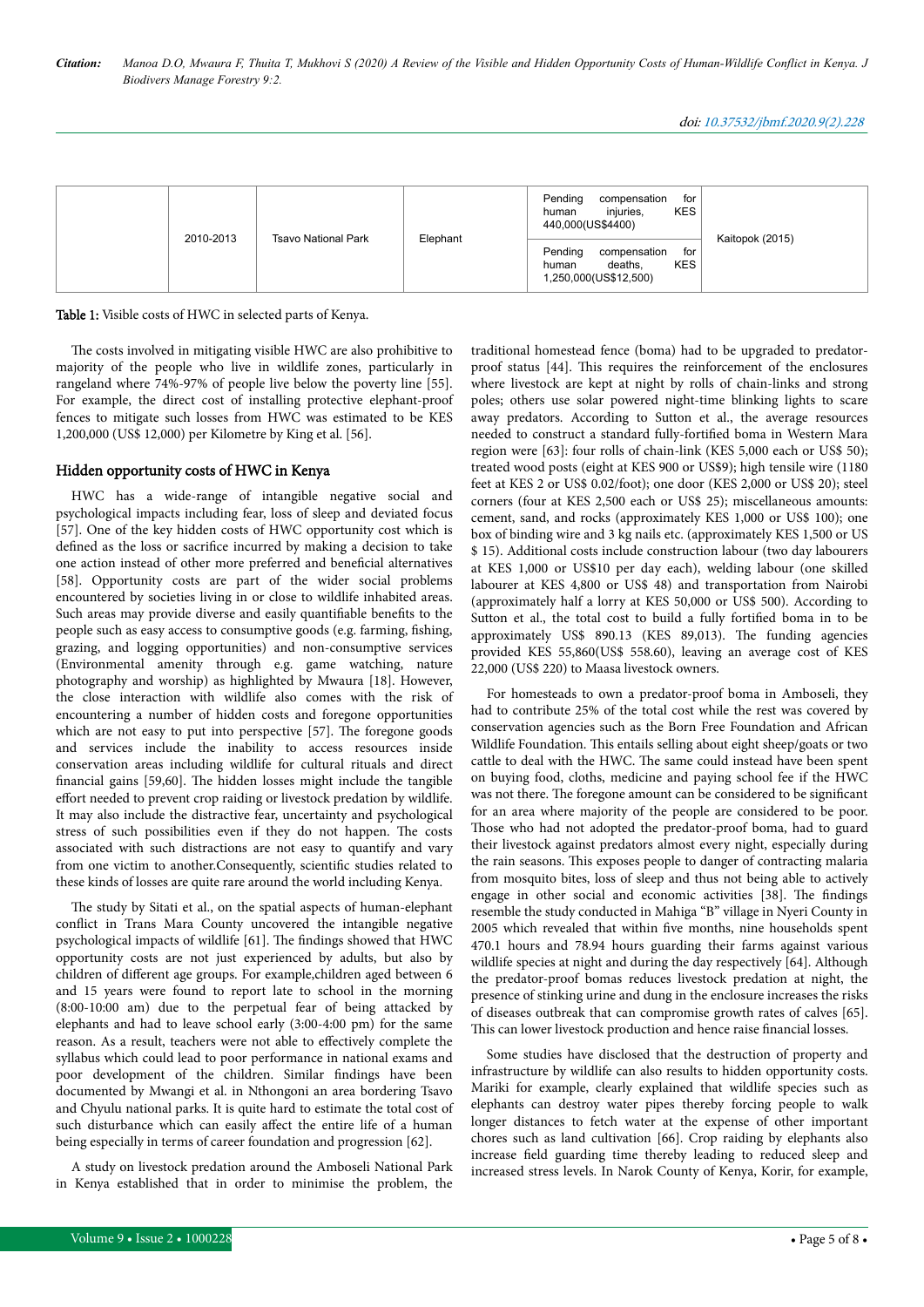reported that soya bean farmers were forced to employ at least three workers to guard their farms against zebras and gazelles [67]. Нis forced each farmer to spend an average of KES 18,000 (US\$180) per month on employee wages. Нe money could instead have been used to improve crop production through buying insecticides, weeding or even investing in other profitable crops. Нe famer's investments in other potential income generating projects are therefore compromised when money is diverted to guarding the farm.

This review established that very few studies have been conducted on the hidden cost of HWC. In Africa, only a few scholars such as Emerson; Khumalo and Young; Muyoma; Mayberry et al., have examined hidden costs of HWC but mostly from qualitative perspectives [68-71]. Нese studies mostly dwells on identifying the nature of hidden costs and documenting the percentages of the affected people, with some studies focusing on the economic competition between protected areas and agricultural land. Although some studies have considered opportunity costs, most of them did not quantify the level of loss especially at household level. Нis review also established that in most African countries where mega fauna such as elephants exist, several scholars have mainly documented and quantified the direct costs of HWC. Yet to be able to get the actual cost of HWC, both the visible and hidden costs must be considered. Dickman emphasises the need for researchers to consider the wider socioeconomic, ecological and cultural conditions under which intense conflicts arise, rather than the conventional way of focusing on species based conflict analysis [72]. In Kenya, recent studies by Mwangi et al. and Bond and Mtuku, have attempted to document the hidden cost of HWC in Laikipia County and the Nthongoni area in Makueni County, respectively. Bond and Mtuku study attempted to quantify the losses but does not compare the resultant hidden costs to the visible costs [42].

### **Conclusion**

The review of previous studies presents a gap especially with regard to characterization, quantification and comparison of opportunity costs and other hidden costs of HWC in rangeland and forest ecosystems which are associated with high wildlife density. It is important to determine how the hidden costs affect society and livelihood systems. Another area that has received little attention is the modalities for compensating hidden costs of wildlife related damages. This could be attributed to the continued adherence by many African governments to the colonial wildlife management policies which seem to consider wildlife as more important than people.

Although some countries including Kenya have recently increased the compensation amounts, for wildlife related losses, the payments are not inclusive of the hidden costs and can therefore be considered as under-compensation. At the same time, it is still difficult for victims of HWC to get compensation due the bureaucratic nature of the process, and the laws compel people to use their own resources to mitigate HWC. The poor understanding of the hidden costs of HWC undermines the people's well-being. Нis problem is attributed partly to the scarcity of wildlife economists probably due to the slow take-off of environmental economics around the world including Kenya.

It is recommended from the findings of this review that additional and comprehensive research be undertaken to address the following pertinent questions:

• What is the economic magnitude of the opportunity, transaction and health costs of HWC in different wildlife ecosystems?

- Is there any significant difference between visible and hidden costs of HWC in rangelands, forest and aquatic ecosystems?
- Are there alternative strategies and mechanisms for sustainable compensation for wildlife damages?

The answers to these questions will inform policy decisions in incorporating the hidden costs in wildlife conservation and management in Kenya.

#### Acknowledgement

We are grateful to the Born Free Foundation for providing a grant toward the study.

#### References

- 1. [Valle E, Yobesia MN \(2009\) Economic Contribution of Tourism](https://pdfs.semanticscholar.org/2c5c/5aa436d16ffbd9f9eb07cf82f973524383b0.pdf) [in Kenya. Tour Anal 14: 401-414](https://pdfs.semanticscholar.org/2c5c/5aa436d16ffbd9f9eb07cf82f973524383b0.pdf).
- 2. Ojwang GO, Wargute PW, Said MY, Worden JS, Davidson Z, et al. (2017) Wildlife Migratory Corridors and Dispersal Areas: Kenya Rangelands and Coastal Terrestrial Ecosystems. Kenya Vision 2030 Flagship Project, Securing Wildlife Migratory Routes and Corridors.
- 3. [United Nations, Department of Economic and Social](https://population.un.org/wpp/publications/Files/WPP2017_KeyFindings.pdf) Affairs, [Population Division \(UN DESA\) \(2017\). World Population](https://population.un.org/wpp/publications/Files/WPP2017_KeyFindings.pdf) Prospects: The [2017 Revision, Key Findings and Advance Tables.](https://population.un.org/wpp/publications/Files/WPP2017_KeyFindings.pdf)
- 4. UNEP-WCMC and IUCN (2016) Protected Planet Report 2016. UNEP-WCMC and IUCN: Cambridge UK and Gland, Switzerland.
- 5. National Coordinating Agency for Population and Development (NCAPD) (2009) Population dynamics and climate change: Implications for the realization of the MDGs and the goals of vision 2030, Nairobi.
- 6. [Ogutu JO, Kuloba B, Piepho HP, Kanga E \(2017\) Wildlife](https://journals.plos.org/plosone/article/file?id=10.1371/journal.pone.0169730&type=printable) [population dynamics in human-dominated landscapes under](https://journals.plos.org/plosone/article/file?id=10.1371/journal.pone.0169730&type=printable) [community-based conservation:](https://journals.plos.org/plosone/article/file?id=10.1371/journal.pone.0169730&type=printable) Нe example of Nakuru Wildlife [Conservancy, Kenya. PLoS ONE 12: 1-30](https://journals.plos.org/plosone/article/file?id=10.1371/journal.pone.0169730&type=printable).
- 7. [Redpath S, Bhatia S, Young J \(2014\) Tilting at wildlife:](https://www.cambridge.org/core/services/aop-cambridge-core/content/view/8CBF762319F5340BA6A7A8D3721F867A/S0030605314000799a.pdf/tilting_at_wildlife_reconsidering_humanwildlife_conflict.pdf) [Reconsidering human-wild life](https://www.cambridge.org/core/services/aop-cambridge-core/content/view/8CBF762319F5340BA6A7A8D3721F867A/S0030605314000799a.pdf/tilting_at_wildlife_reconsidering_humanwildlife_conflict.pdf) conflict. Oryx 49: 222-225.
- 8. [Peterson MN, Birckhead JL, Leong K, Peterson MJ, Peterson TR](http://www.indiaenvironmentportal.org.in/files/Rearticulating%20the%20myth%20of%20human%20wildlife%20conflict.pdf) [\(2010\) Rearticulating the myth of human-wildlife](http://www.indiaenvironmentportal.org.in/files/Rearticulating%20the%20myth%20of%20human%20wildlife%20conflict.pdf) conflict. [Conserv Lett 3: 74-82](http://www.indiaenvironmentportal.org.in/files/Rearticulating%20the%20myth%20of%20human%20wildlife%20conflict.pdf).
- 9. [Dickman AJ, Hazzah L \(2016\) Problematic Wildlife. In: Angelici](https://books.google.co.in/books/about/Problematic_Wildlife.html?id=S1c-CwAAQBAJ&printsec=frontcover&source=kp_read_button&redir_esc=y) [F \(eds.\) Money, Myths and Man-Eaters: Complexities of Human–](https://books.google.co.in/books/about/Problematic_Wildlife.html?id=S1c-CwAAQBAJ&printsec=frontcover&source=kp_read_button&redir_esc=y) Wildlife Conflict. [Springer, Germany, pp: 339-356](https://books.google.co.in/books/about/Problematic_Wildlife.html?id=S1c-CwAAQBAJ&printsec=frontcover&source=kp_read_button&redir_esc=y).
- 10. [Ogra MV \(2008\) Human-wildlife](https://www.sciencedirect.com/science/article/pii/S0016718507002102) conflict and gender in [protected area borderlands: A case study of costs, perceptions,](https://www.sciencedirect.com/science/article/pii/S0016718507002102) [and vulnerabilities from Uttarakhand \(Uttaranchal\), India. Geo](https://www.sciencedirect.com/science/article/pii/S0016718507002102) [forum 39: 1408-1422.](https://www.sciencedirect.com/science/article/pii/S0016718507002102)
- 11. [Hunter M, Hitchcock R,](https://conbio.onlinelibrary.wiley.com/doi/abs/10.1111/j.1523-1739.1990.tb00321.x) Wyckoff-Baird B (1990) Women and [wildlife in Southern Africa. Conserv Biol 4: 448-451](https://conbio.onlinelibrary.wiley.com/doi/abs/10.1111/j.1523-1739.1990.tb00321.x).
- 12. GoK. (2007) Draft Wild life Policy 2007. Ministry of Tourism and Wildlife.
- 13. [Adams D \(2017\) Warn Max results, p: 1.](https://harzing.com/resources/publish-or-perish/manual/reference/messages/warn-maxresults?source=pop_6.28.6197.6663)
- 14. [Williams PH, Burgess ND, Rahbek C \(2000\) Flagship species,](https://zslpublications.onlinelibrary.wiley.com/doi/10.1111/j.1469-1795.2000.tb00110.x) [ecological complementarity and conserving the diversity of](https://zslpublications.onlinelibrary.wiley.com/doi/10.1111/j.1469-1795.2000.tb00110.x) [mammals and birds in sub-Saharan Africa. Anim Conserv 3:](https://zslpublications.onlinelibrary.wiley.com/doi/10.1111/j.1469-1795.2000.tb00110.x) [249-260.](https://zslpublications.onlinelibrary.wiley.com/doi/10.1111/j.1469-1795.2000.tb00110.x)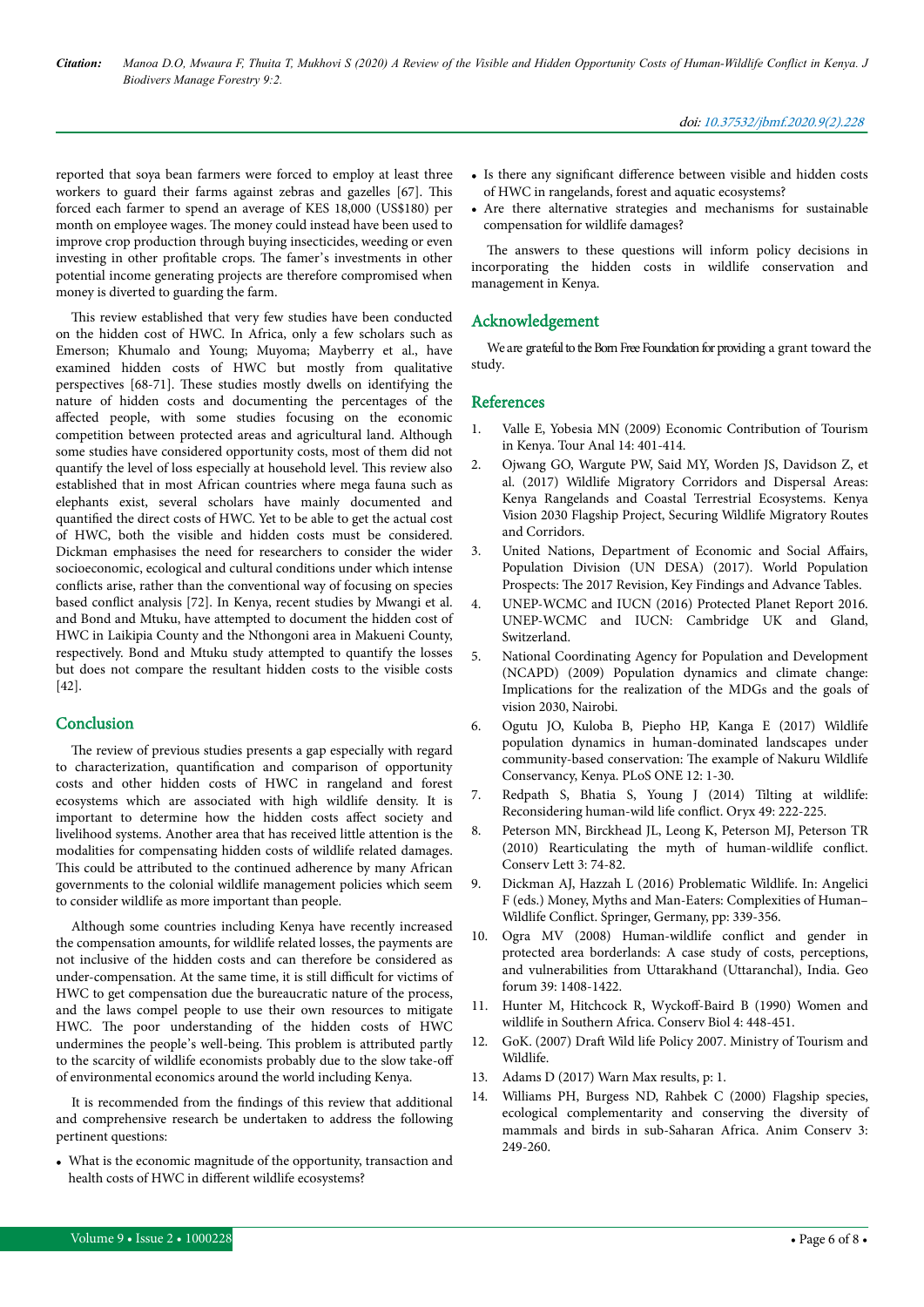- 15. [Klerk HM, Crowe TM, Fjeldsa J, Burgess ND \(2002\) Patterns of](https://zslpublications.onlinelibrary.wiley.com/doi/abs/10.1017/S0952836902000365) [species richness and narrow endemism of terrestrial bird species](https://zslpublications.onlinelibrary.wiley.com/doi/abs/10.1017/S0952836902000365) [in the Afrotropical region. J Zool 256: 327-342](https://zslpublications.onlinelibrary.wiley.com/doi/abs/10.1017/S0952836902000365).
- 16. [Okech RN \(2010\) Wildlife-community](https://pdfs.semanticscholar.org/bc47/438ec36f21d5b864974b588640fe925941fe.pdf?_ga=2.159064242.966507938.1581922434-47841860.1573035649) conflicts in conservation [areas in Kenya. African Journal on](https://pdfs.semanticscholar.org/bc47/438ec36f21d5b864974b588640fe925941fe.pdf?_ga=2.159064242.966507938.1581922434-47841860.1573035649) Conflict Resolution 10: 65-80.
- 17. Waithaka J (2012) Нe [Kenya Wildlife Service in the](http://www.georgewright.org/291waithaka.pdf) [21st Century: Protecting Globally](http://www.georgewright.org/291waithaka.pdf) 6ignificant Areas and [Resources; Historical Factors that Shaped Wildlife Conservation](http://www.georgewright.org/291waithaka.pdf) [in Kenya. George Wright Forum 29: 21-29](http://www.georgewright.org/291waithaka.pdf).
- 18. [Mwaura F \(2016\) Conservation of Natural and Cultural Heritage](https://www.jstor.org/stable/j.ctt1gxxpc6.15?refreqid=excelsior%3Ad9cd9a11cfee178d7e02f4118571b442&seq=1) [in Kenya. In: Deisser A, Njuguna M \(eds\) Wildlife heritage](https://www.jstor.org/stable/j.ctt1gxxpc6.15?refreqid=excelsior%3Ad9cd9a11cfee178d7e02f4118571b442&seq=1) [ownership and utilization in Kenya:Past, present and future. UCL](https://www.jstor.org/stable/j.ctt1gxxpc6.15?refreqid=excelsior%3Ad9cd9a11cfee178d7e02f4118571b442&seq=1) [Press, London, pp: 125-142.](https://www.jstor.org/stable/j.ctt1gxxpc6.15?refreqid=excelsior%3Ad9cd9a11cfee178d7e02f4118571b442&seq=1)
- 19. [Larson LR, Conway AL, Hernandez SM, Carroll JP \(2016\)](http://www.conservationandsociety.org/article.asp?issn=0972-4923;year=2016;volume=14;issue=3;spage=205;epage=217;aulast=Larson) Human-wildlife conflict, [conservation attitudes, and a potential](http://www.conservationandsociety.org/article.asp?issn=0972-4923;year=2016;volume=14;issue=3;spage=205;epage=217;aulast=Larson) [role for citizen science in Sierra Leone, Africa. Conserv Soc 14:](http://www.conservationandsociety.org/article.asp?issn=0972-4923;year=2016;volume=14;issue=3;spage=205;epage=217;aulast=Larson) [205-217.](http://www.conservationandsociety.org/article.asp?issn=0972-4923;year=2016;volume=14;issue=3;spage=205;epage=217;aulast=Larson)
- 20. [Mbise FP, Skjærvø GR, Lyamuya RD, Fyumagwa RD, Jackson C,](https://pdfs.semanticscholar.org/4449/28930698284ea14675a3c9c02a1ccd1332ce.pdf) [et al. \(2018\) Livestock depreciation by wild carnivores in the](https://pdfs.semanticscholar.org/4449/28930698284ea14675a3c9c02a1ccd1332ce.pdf) [Eastern Serengeti Ecosystem, Tanzania. Int J Bio Conserv 10:](https://pdfs.semanticscholar.org/4449/28930698284ea14675a3c9c02a1ccd1332ce.pdf) [122-130.](https://pdfs.semanticscholar.org/4449/28930698284ea14675a3c9c02a1ccd1332ce.pdf)
- 21. [Matema S, Andersson JA \(2015\) Why are lions killing us?](https://www.cambridge.org/core/journals/journal-of-modern-african-studies/article/why-are-lions-killing-us-humanwildlife-conflict-and-social-discontent-in-mbire-district-northern-zimbabwe/BDB0D099B251BC794C0BDE9CC42D892D) Human-wildlife conflict [and social discontent in Mbire District,](https://www.cambridge.org/core/journals/journal-of-modern-african-studies/article/why-are-lions-killing-us-humanwildlife-conflict-and-social-discontent-in-mbire-district-northern-zimbabwe/BDB0D099B251BC794C0BDE9CC42D892D) [northern Zimbabwe J Mod Afr Stud 53: 93-120.](https://www.cambridge.org/core/journals/journal-of-modern-african-studies/article/why-are-lions-killing-us-humanwildlife-conflict-and-social-discontent-in-mbire-district-northern-zimbabwe/BDB0D099B251BC794C0BDE9CC42D892D)
- 22. [Atickem A, Loe LE \(2013\) Livestock-wildlife](https://www.tib.eu/en/search/id/wiley%3Adoi~10.1111%252FAJE.12126/Livestock-wildlife-conflicts-in-the-Ethiopian-highlands/) conflicts in the [Ethiopian highlands: Assessing the dietary and spatial overlap](https://www.tib.eu/en/search/id/wiley%3Adoi~10.1111%252FAJE.12126/Livestock-wildlife-conflicts-in-the-Ethiopian-highlands/) [between mountain nyala and cattle. Afr J Ecol 52: 343-351](https://www.tib.eu/en/search/id/wiley%3Adoi~10.1111%252FAJE.12126/Livestock-wildlife-conflicts-in-the-Ethiopian-highlands/).
- 23. [Sitati NW, Walpole MJ, Smith RJ, Leader-Williams N \(2003\)](https://www.academia.edu/19526484/Predicting_spatial_aspects_of_human-elephant_conflict) [Predicting spatial aspects of human-elephant](https://www.academia.edu/19526484/Predicting_spatial_aspects_of_human-elephant_conflict) conflict. J Appl Ecol [40: 667-677.](https://www.academia.edu/19526484/Predicting_spatial_aspects_of_human-elephant_conflict)
- 24. Dublin T, Hoare RE (2004) Searching for solutions: Нe evolution of an integrated approach to understanding and mitigating human-elephant conflict in Africa. Hum Dimens Wildl 9: 271-278.
- 25. [Naughton-Treves L, Treves A \(2005\) Socio-ecological factors](http://faculty.nelson.wisc.edu/treves/pubs/2005naughtontrevesltrevesa.pdf) [shaping local support for wildlife: Crop-raiding by elephants and](http://faculty.nelson.wisc.edu/treves/pubs/2005naughtontrevesltrevesa.pdf) [other wildlife in Africa. Conservation Biology Series Cambridge](http://faculty.nelson.wisc.edu/treves/pubs/2005naughtontrevesltrevesa.pdf) [9: 252-277](http://faculty.nelson.wisc.edu/treves/pubs/2005naughtontrevesltrevesa.pdf).
- 26. [Sitati NW, Walpole MJ \(2006\) Assessing farm-based measures for](https://www.cambridge.org/core/services/aop-cambridge-core/content/view/18B2CD410EFFA3353DFF228F30DB1D1C/S0030605306000834a.pdf/assessing_farmbased_measures_for_mitigating_humanelephant_conflict_in_transmara_district_kenya.pdf) [mitigating human-elephant](https://www.cambridge.org/core/services/aop-cambridge-core/content/view/18B2CD410EFFA3353DFF228F30DB1D1C/S0030605306000834a.pdf/assessing_farmbased_measures_for_mitigating_humanelephant_conflict_in_transmara_district_kenya.pdf) conflict in Transmara District, [Kenya. Oryx 40: 279-286.](https://www.cambridge.org/core/services/aop-cambridge-core/content/view/18B2CD410EFFA3353DFF228F30DB1D1C/S0030605306000834a.pdf/assessing_farmbased_measures_for_mitigating_humanelephant_conflict_in_transmara_district_kenya.pdf)
- 27. [Barua M \(2010\) Whose issue? Representations of human](https://www.academia.edu/708792/Whose_Issue_Representations_of_Human-Elephant_Conflict_in_Indian_and_International_Media)elephant conflict [in Indian and International Media. Sci](https://www.academia.edu/708792/Whose_Issue_Representations_of_Human-Elephant_Conflict_in_Indian_and_International_Media) [Commun 32: 55-75.](https://www.academia.edu/708792/Whose_Issue_Representations_of_Human-Elephant_Conflict_in_Indian_and_International_Media)
- 28. [Kibue GW, Karachi MK, Maara NT, Cheboi EK \(2011\)](https://www.ajol.info/index.php/eassrr/article/view/63296) [Perpetuated human-wildlife wars: A case study of the marauding](https://www.ajol.info/index.php/eassrr/article/view/63296) [elephants in Mbuvori Small Scale Farms, Embu, Kenya. East Afr](https://www.ajol.info/index.php/eassrr/article/view/63296) [Soc Sci Res Rev 27: 33-48](https://www.ajol.info/index.php/eassrr/article/view/63296).
- 29. [Pinter-Wollman N \(2012\) Human-elephant](http://biocircuits.ucsd.edu/nmpinter/Pinter-Wollman%202012%20JIWLP.pdf) conflict in Africa: The [legal and political viability of translocations, Wildlife](http://biocircuits.ucsd.edu/nmpinter/Pinter-Wollman%202012%20JIWLP.pdf) [Corridors, and Transfrontier Parks for Large Mammal](http://biocircuits.ucsd.edu/nmpinter/Pinter-Wollman%202012%20JIWLP.pdf) [Conservation. J Int Wildl Law Pol 15: 152-166](http://biocircuits.ucsd.edu/nmpinter/Pinter-Wollman%202012%20JIWLP.pdf).
- 30. [Hoare RE \(2015\) Lessons from 20 Years of Human-Elephant](https://www.semanticscholar.org/paper/Lessons-From-20-Years-of-Human%E2%80%93Elephant-Conflict-in-Hoare/35f9040b10fdf21d5e9909bf80368d1ed9dbe490) Conflict [Mitigation in Africa. Hum Dimens Wildl 20: 289-295.](https://www.semanticscholar.org/paper/Lessons-From-20-Years-of-Human%E2%80%93Elephant-Conflict-in-Hoare/35f9040b10fdf21d5e9909bf80368d1ed9dbe490)
- 31. [Gade DW \(2006\) Hyenas and humans in the Horn of Africa.](https://onlinelibrary.wiley.com/doi/abs/10.1111/j.1931-0846.2006.tb00519.x) [Geogr Rev 96: 609-632.](https://onlinelibrary.wiley.com/doi/abs/10.1111/j.1931-0846.2006.tb00519.x)
- 32. [Constant NL, Bell S, Hill RA \(2015\)](https://link.springer.com/article/10.1007/s10531-015-0989-2) Нe impacts, characterisation [and management of human-leopard](https://link.springer.com/article/10.1007/s10531-015-0989-2) conflict in a multi-use land [system in South Africa. Bio divers Conserv 24: 2967-2989](https://link.springer.com/article/10.1007/s10531-015-0989-2).
- 33. [Gaworecki M \(2017\) Human-wildlife](https://news.mongabay.com/2017/05/human-wildlife-conflict-is-decimating-leopard-numbers-in-one-of-their-last-african-strongholds/) conflict is decimating [leopard numbers in one of their last African strongholds.](https://news.mongabay.com/2017/05/human-wildlife-conflict-is-decimating-leopard-numbers-in-one-of-their-last-african-strongholds/) [Mongabay News, California, United States](https://news.mongabay.com/2017/05/human-wildlife-conflict-is-decimating-leopard-numbers-in-one-of-their-last-african-strongholds/).
- 34. [Marker LL, Boast LK \(2015\) Human-wildlife](https://cheetah.org/resource-library/human-wildlife-conflict-10-years-later-lessons-learned-and-their-application-to-cheetah-conservation/) conflict 10 years [later: Lessons learned and their application to cheetah](https://cheetah.org/resource-library/human-wildlife-conflict-10-years-later-lessons-learned-and-their-application-to-cheetah-conservation/) [conservation. Hum Dimens Wildl 20: 302-309.](https://cheetah.org/resource-library/human-wildlife-conflict-10-years-later-lessons-learned-and-their-application-to-cheetah-conservation/)
- 35. Thirgood S, Woodroffe [R, Robinwitz A \(2005\)](https://www.cambridge.org/core/books/people-and-wildlife-conflict-or-coexistence/impact-of-humanwildlife-conflict-on-human-lives-and-livelihoods/8FB022F54119A86265B503E6A52F724B) The impacts of human-wildlife conflict [on human lives and livelihoods in People](https://www.cambridge.org/core/books/people-and-wildlife-conflict-or-coexistence/impact-of-humanwildlife-conflict-on-human-lives-and-livelihoods/8FB022F54119A86265B503E6A52F724B) [and Wildlife or Coexistence? Cambridge University press,](https://www.cambridge.org/core/books/people-and-wildlife-conflict-or-coexistence/impact-of-humanwildlife-conflict-on-human-lives-and-livelihoods/8FB022F54119A86265B503E6A52F724B) [Cambridge, UK, pp: 13-26](https://www.cambridge.org/core/books/people-and-wildlife-conflict-or-coexistence/impact-of-humanwildlife-conflict-on-human-lives-and-livelihoods/8FB022F54119A86265B503E6A52F724B).
- 36. Mc Guinness SK (2016) Perceptions of crop raiding: effects of land tenure and agro-industry on human-wildlife conflict. Anim Conserv 19: 578-587.
- 37. [Sitienei AJ, Jiwen G, Ngene SM \(2014\) Assessing the cost of living](https://link.springer.com/article/10.1007/s10344-013-0789-5) [with elephants \(Loxodontaafricana\) in areas adjacent to Meru](https://link.springer.com/article/10.1007/s10344-013-0789-5) [National Park, Kenya. Eur J Wildl Res 60: 323-330](https://link.springer.com/article/10.1007/s10344-013-0789-5).
- 38. [Manoa DO, Mwaura F \(2016\) Predator-Proof Bomas as a Tool in](https://pdfs.semanticscholar.org/d289/97e1c77ac1244b187eb1c8f22ff4c61024ae.pdf?_ga=2.8975670.2051115876.1581404057-47841860.1573035649) [Mitigating Human-Predator](https://pdfs.semanticscholar.org/d289/97e1c77ac1244b187eb1c8f22ff4c61024ae.pdf?_ga=2.8975670.2051115876.1581404057-47841860.1573035649) Conflict in Loitokitok Sub-County, [Amboseli Region of Kenya. Nat Res 7: 28-39](https://pdfs.semanticscholar.org/d289/97e1c77ac1244b187eb1c8f22ff4c61024ae.pdf?_ga=2.8975670.2051115876.1581404057-47841860.1573035649).
- 39. Muriuki MW, Ipara H, Kiringe JW (2017) Нe cost of livestock lost to lions and other wildlife species in the Amboseli ecosystem, Kenya. Eur J Wildl Res 63: 60.
- 40. [Walker KL \(2012\) Labor costs and crop protection from wildlife](https://onlinelibrary.wiley.com/doi/abs/10.1111/j.1574-0862.2011.00565.x) predation: Нe [case of elephants in Gabon. Agr Econ 43: 61-73.](https://onlinelibrary.wiley.com/doi/abs/10.1111/j.1574-0862.2011.00565.x)
- 41. [Barua M, Bhagwat SA, Jadhav S \(2013\)](https://www.academia.edu/2238296/The_hidden_dimensions_of_human_wildlife_conflict_Health_impacts_opportunity_and_transaction_costs) Нe hidden dimensions of human – wildlife conflict: [Health impacts, opportunity and](https://www.academia.edu/2238296/The_hidden_dimensions_of_human_wildlife_conflict_Health_impacts_opportunity_and_transaction_costs) [transaction costs. Biol Conserv 157: 309-316](https://www.academia.edu/2238296/The_hidden_dimensions_of_human_wildlife_conflict_Health_impacts_opportunity_and_transaction_costs).
- 42. [Bond J, Mkutu K \(2018\) Exploring the hidden costs of human](https://www.cambridge.org/core/journals/african-studies-review/article/exploring-the-hidden-costs-of-humanwildlife-conflict-in-northern-kenya/75AC6FAE117917007449DC2B04E12DC6)wildlife conflict [in northern Kenya. Afr Stud Rev 61: 33-54](https://www.cambridge.org/core/journals/african-studies-review/article/exploring-the-hidden-costs-of-humanwildlife-conflict-in-northern-kenya/75AC6FAE117917007449DC2B04E12DC6).
- 43. [Taylor RG, Workman JP, Bowns JE \(1979\)](https://journals.uair.arizona.edu/index.php/jrm/article/view/6962/6572) Нe Economics of [Sheep Predation in South-western Utah. J Range Manag 34:](https://journals.uair.arizona.edu/index.php/jrm/article/view/6962/6572) [317-321.](https://journals.uair.arizona.edu/index.php/jrm/article/view/6962/6572)
- 44. [Manoa DO \(2015\) Perceptions toward cost-sharing projects in](http://www.paperpublications.org/journalss/IJRRSSH/Issue-4-October-2015-December-2015/0) [hard times: Lessons from Amboseli, Kenya. Int J Rec Res Soc Sci](http://www.paperpublications.org/journalss/IJRRSSH/Issue-4-October-2015-December-2015/0) [Human 2: 173-178.](http://www.paperpublications.org/journalss/IJRRSSH/Issue-4-October-2015-December-2015/0)
- 45. [Yihune M, Bekele A, Tefera Z \(2009\) Human-gelada baboon](https://onlinelibrary.wiley.com/doi/abs/10.1111/j.1365-2028.2007.00917.x) conflict [in and around the Simien Mountains National Park,](https://onlinelibrary.wiley.com/doi/abs/10.1111/j.1365-2028.2007.00917.x) [Ethiopia. Afr J Ecol 47: 276-282.](https://onlinelibrary.wiley.com/doi/abs/10.1111/j.1365-2028.2007.00917.x)
- 46. Нe Food and Agriculture Organization (FAO) (2007) Paying Farmers for Environmental Services, In: Нe State of Food and Agriculture 2007, FAO Corporate Document Repository.
- 47. Ngene SM, Omondi P (2009) Нe [costs of living with elephants in](https://core.ac.uk/download/pdf/29246845.pdf) [the areas adjacent to Marsabit National Park and reserve.](https://core.ac.uk/download/pdf/29246845.pdf) [Pachyderm 45: 77-87](https://core.ac.uk/download/pdf/29246845.pdf).
- 48. [Patterson BD, Kasiki SM, Selempo E, Kays RW \(2004\) Livestock](https://www.sciencedirect.com/science/article/abs/pii/S0006320704000163) [predation by lions \(Pantheraleo\) and other carnivores on ranches](https://www.sciencedirect.com/science/article/abs/pii/S0006320704000163) [neighbouring Tsavo national parks, Kenya. Bio Conserv 119:](https://www.sciencedirect.com/science/article/abs/pii/S0006320704000163) [507-516.](https://www.sciencedirect.com/science/article/abs/pii/S0006320704000163)
- 49. WWF (2007) Human Animal Conflict.
- 50. [Zhang L, Wang N \(2003\) An initial study on habitat conservation](https://www.academia.edu/3008408/An_initial_study_on_habitat_conservation_of_Asian_elephant_Elephas_maximus_with_a_focus_on_human_elephant_conflict_in_Simao_China) [of Asian elephant \(Elephasmaximus\), with a focus on human](https://www.academia.edu/3008408/An_initial_study_on_habitat_conservation_of_Asian_elephant_Elephas_maximus_with_a_focus_on_human_elephant_conflict_in_Simao_China) elephant conflict [in Simao, China. Biol Conserv 112: 453-459](https://www.academia.edu/3008408/An_initial_study_on_habitat_conservation_of_Asian_elephant_Elephas_maximus_with_a_focus_on_human_elephant_conflict_in_Simao_China).
- 51. [Kaitopok JP \(2015\) Assessment of economic cost of human/](https://pdfs.semanticscholar.org/2d31/9b3e0593337a9d0c91a87b6c36238354eb9c.pdf) elephant conflict [in Tsavo conservation area, Kenya. M.Sc](https://pdfs.semanticscholar.org/2d31/9b3e0593337a9d0c91a87b6c36238354eb9c.pdf) Нesis, [University of Pretoria, South Africa, pp: 1-65](https://pdfs.semanticscholar.org/2d31/9b3e0593337a9d0c91a87b6c36238354eb9c.pdf).